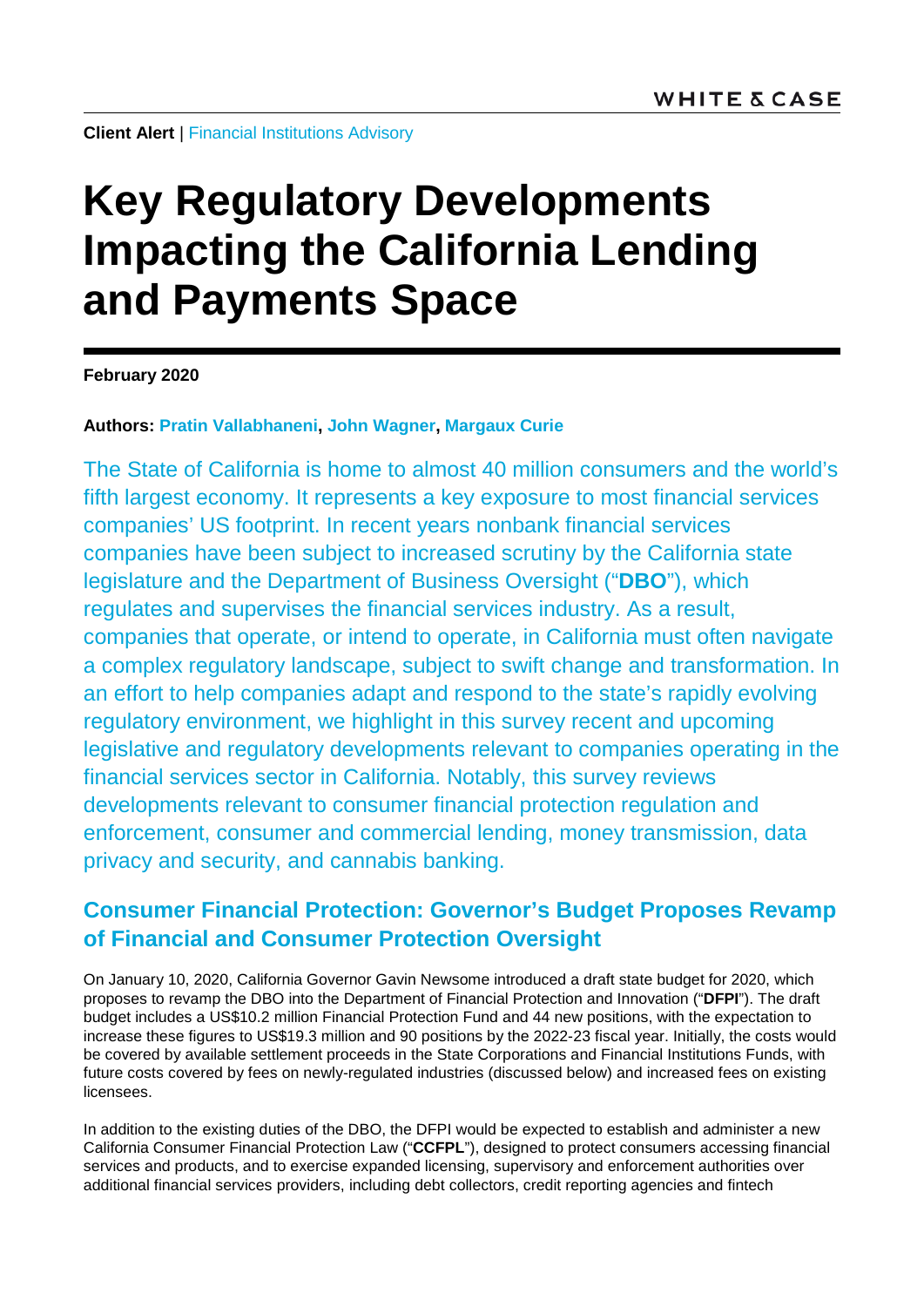companies. While the text of the CCFPL has not been released, the budget proposal indicates that it would include the following responsibilities for the DFPI:

- Offering services to empower and educate consumers, especially older consumers, students, military service members and recent immigrants;
- Licensing and examining new industries that are currently under-regulated;
- Analyzing patterns and developments in the market to inform evidence-based policies and enforcement;
- Protecting consumers through enforcement against unfair, deceptive, or abusive acts or practices;
- Establishing a new Financial Technology Innovation Office to cultivate the responsible development of new consumer financial products; and
- Offering legal support for the administration of the CCFPL.

The DFPI and the CCFPL are respectively modeled after the federal Consumer Financial Protection Bureau ("**CFPB**") and the Consumer Financial Protection Act, which was adopted as part of the 2010 Dodd-Frank Wall Street Reform and Consumer Protection Act ("**Dodd-Frank Act**"). Notably, like the CFPB, the DFPI would be tasked with enforcing new unfair, deceptive or abusive acts or practices ("**UDAAP**") protections. As the CFPB has not yet elaborated on the definition of "abusive"— a concept originally introduced into law by the Dodd-Frank Act—the DFPI could play an important role in influencing the interpretation of the term not only in the state but nationwide.

Governor Newsome explicitly acknowledged the parallels between the proposed DFPI and the CFPB, saying that the revitalized agency would be expected to fill the gap left by what he perceives as the CFPB "pulling away" from its enforcement activities under the current administration. In addition, various former CFPB officials, including inaugural Director Richard Cordray, are reportedly contributing to the proposed CCFPL and the design of the DFPI. The California legislature is required to vote on the proposed budget by June 15, 2020. Thus, it is expected that inclusion of the proposal in the proposed budget is likely to guarantee that the proposal—at least in some form—will receive a vote by mid-year.

Governor Newsome's announcement is consistent with other states' initiatives to expand the authority of their respective consumer financial services regulators as a response to the CFPB's perceived rollback of its enforcement activities. Of note, New York Governor Andrew Cuomo recently announced the creation of a new Consumer Protection Task Force within the New York Department of Financial Services ("**NYDFS**").

### **Consumer Lending: California Legislature Caps Interest Rates on Certain Consumer Loans**

On October 10, 2019, California enacted legislation to increase consumer protections on larger, unregulated consumer loans. The Fair Access to Credit Act ("FACA"),<sup>[1](#page-1-0)</sup> which was first introduced in February 2019, imposes interest caps on larger, unregulated consumer installment loans and amends other aspects of the California Financing Law ("**CFL**"), including requirements related to credit reporting, consumer education, maximum loan repayment terms and prepayment penalties.

Specifically, the FACA imposes an interest cap of 36 percent plus the federal funds rate on all consumerpurpose loans greater than US\$2,500 but less than US\$10,000 ("**Covered Loans**"), including personal loans, car loans, auto title loans and open-end lines of credit. Consumer loans above US\$2,500 previously had no express interest rate limitation under the CFL and were further exempt from the usury provisions of the California Constitution.[2](#page-1-1) In addition to expanding the scope of loans subject to interest rate restrictions, the FACA also amends the CFL in the following ways:

• Credit reporting and consumer education. The FACA requires lenders originating Covered Loans to furnish to at least one national credit reporting agency the borrower's payment performance. Lenders

<span id="page-1-0"></span> <sup>1</sup> Assembly Bill No. 539 (2019-2020)/

<span id="page-1-1"></span><sup>2</sup> Cal. Fin. Code § 22002.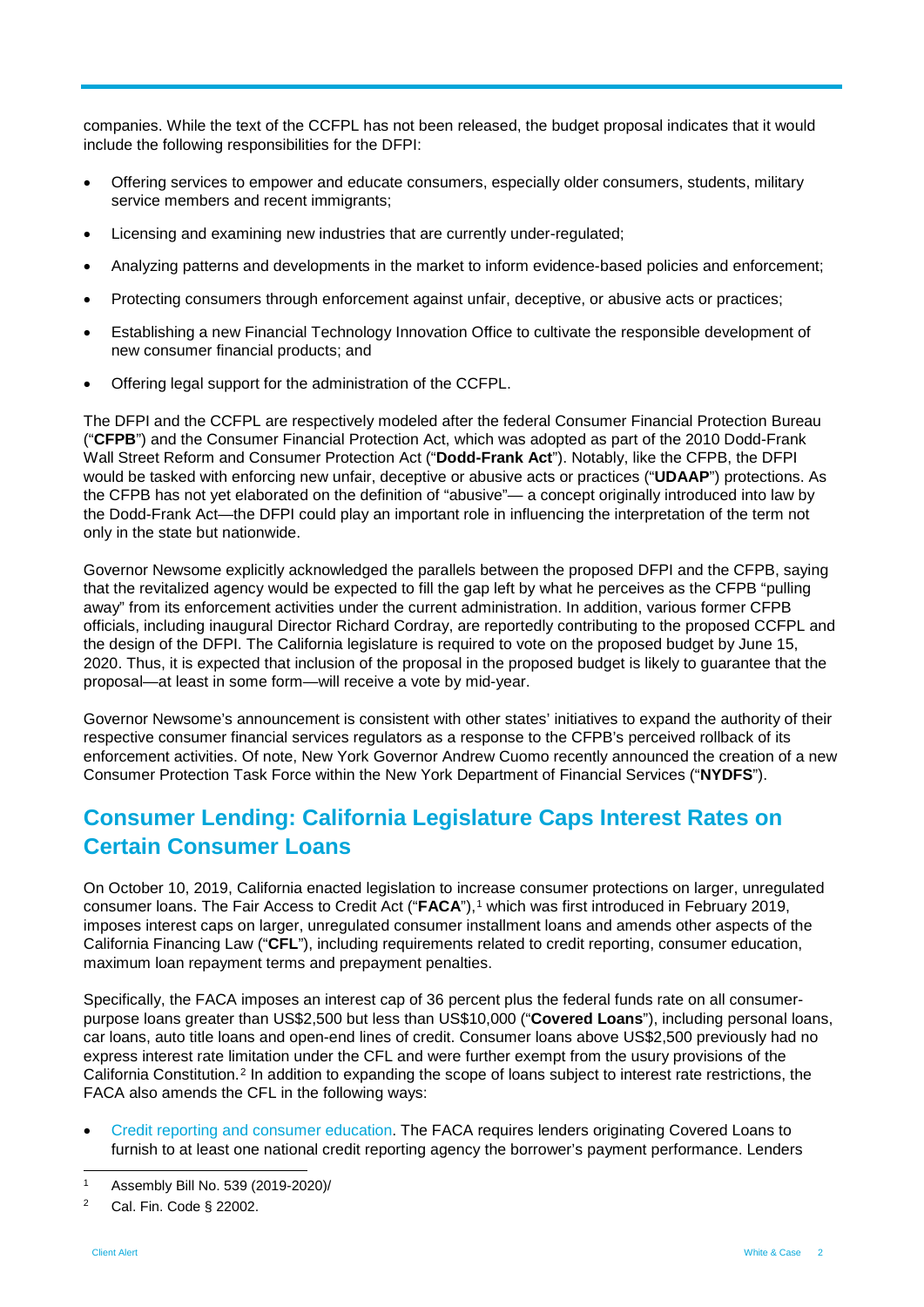must also offer borrowers, at no cost, a credit education program or seminar (whether provided in writing, electronically or orally) that has been reviewed and approved by the DBO Commissioner before disbursing the loan proceeds. The program or seminar must cover statutorily prescribed topics related to credit scores and credit reports, including ways to establish and improve a credit score as well as how to obtain a free credit report and dispute reporting errors.

- Maximum loan terms. The FACA establishes a minimum 12-month loan term for Covered Loans and amends loan term restrictions based on loan amount. The CFL previously restricted repayment of loans of US\$3,000 to US\$5,000 from exceeding a maximum term of 60 months and 15 days. The FACA expands this restriction to cover loans between US\$3,000 and US\$10,000. The maximum loan term of 60 months and 15 days does not apply, however, to a consumer loan secured by real property of at least US\$5,000. Consumer loans greater than US\$1,500 but less than US\$3,000 remain subject to a maximum loan term of 48 months and 15 days.
- Prepayment penalties. The FACA prohibits a lender from charging, imposing or receiving any penalty for the prepayment of a Covered Loan originated under the CFL, unless the loan is secured by real property.

Amendments to the CFL come against the backdrop of increased regulatory scrutiny over interest rates and fees charged to California residents for consumer installment loans. In a study released in August 2019, the DBO found that nonbank, unsecured consumer loans above US\$2,500 issued by CFL licensees increased markedly, with more than half bearing an annual percentage rate ("**APR**") of 100 percent or higher. By contrast, the total number and aggregate dollar amount of payday loans declined, with lenders increasingly moving towards larger installment loan offerings not subject to CFL limits.

This study follows a multiyear effort on the part of the DBO to ramp up enforcement of interest rate limits, including by bringing actions against lenders steering borrowers to take out loans above US\$2,500 to avoid the CFL's rate caps. Last year, the California Supreme Court unanimously held that borrowers may use the unconscionability doctrine to challenge the interest rate on consumer loans greater than US\$2,500, despite the fact that the CFL did not impose interest rate restrictions on such loans. While the DBO has yet to assert the unconscionability doctrine to curtail high-rate consumer loans, a prior statement in the enforcement context reflects that the California regulator may bring such claims under the state's Unfair Competition Law in the future.

While the FACA does not apply to banks, credit unions or other regulated financial institutions, the new law imposes significant costs and regulatory requirements on CFL licensees, who may thus choose to move away from smaller installment loan products going forward. Larger loans, however, remain subject to unconscionability challenges in light of the California Supreme Court's ruling. As the California legislature continues its efforts to curtail predatory lending practices, questions remain as to whether these new restrictions will impede subprime borrowers' ability to access credit.

### **Commercial Lending: California Legislature Imposes Consumer-Like Disclosures for Commercial Financings**

On October 1, 2018, the California legislature adopted a first-of-its kind commercial financing disclosure law designed to improve transparency for recipients of certain commercial loans.[3](#page-2-0) Notably, Senate Bill 1235 ("**Commercial Disclosure Law**") amended the CFL to require certain nonbank financial services providers to implement consumer-like disclosures in connection with a broad array of commercial financings, including small business loans, factoring and merchant cash advances. The Commercial Disclosure Law directs the DBO to adopt final implementing regulations, including sample disclosure forms, specifying the time, content and form of the mandated disclosures before such requirements become effective. Following an initial request for public comment issued on December 4, 2018, the DBO released draft regulations ("**Draft Regulations**") on July 26, 2019, as well as issued a second invitation for public comment.[4](#page-2-1) The DBO has yet to initiate a formal rulemaking process to publish final regulations implementing the Commercial Disclosure Law.

<span id="page-2-0"></span> <sup>3</sup> Senate Bill No. 1235 (2017-2018).

<span id="page-2-1"></span><sup>4</sup> California Dep't of Bus. Oversight, Draft Regulations, *available at* [https://dbo.ca.gov/wp](https://dbo.ca.gov/wp-content/uploads/sites/296/2019/07/SB-1235-Draft-Regulations-7-26-19.pdf)[content/uploads/sites/296/2019/07/SB-1235-Draft-Regulations-7-26-19.pdf](https://dbo.ca.gov/wp-content/uploads/sites/296/2019/07/SB-1235-Draft-Regulations-7-26-19.pdf)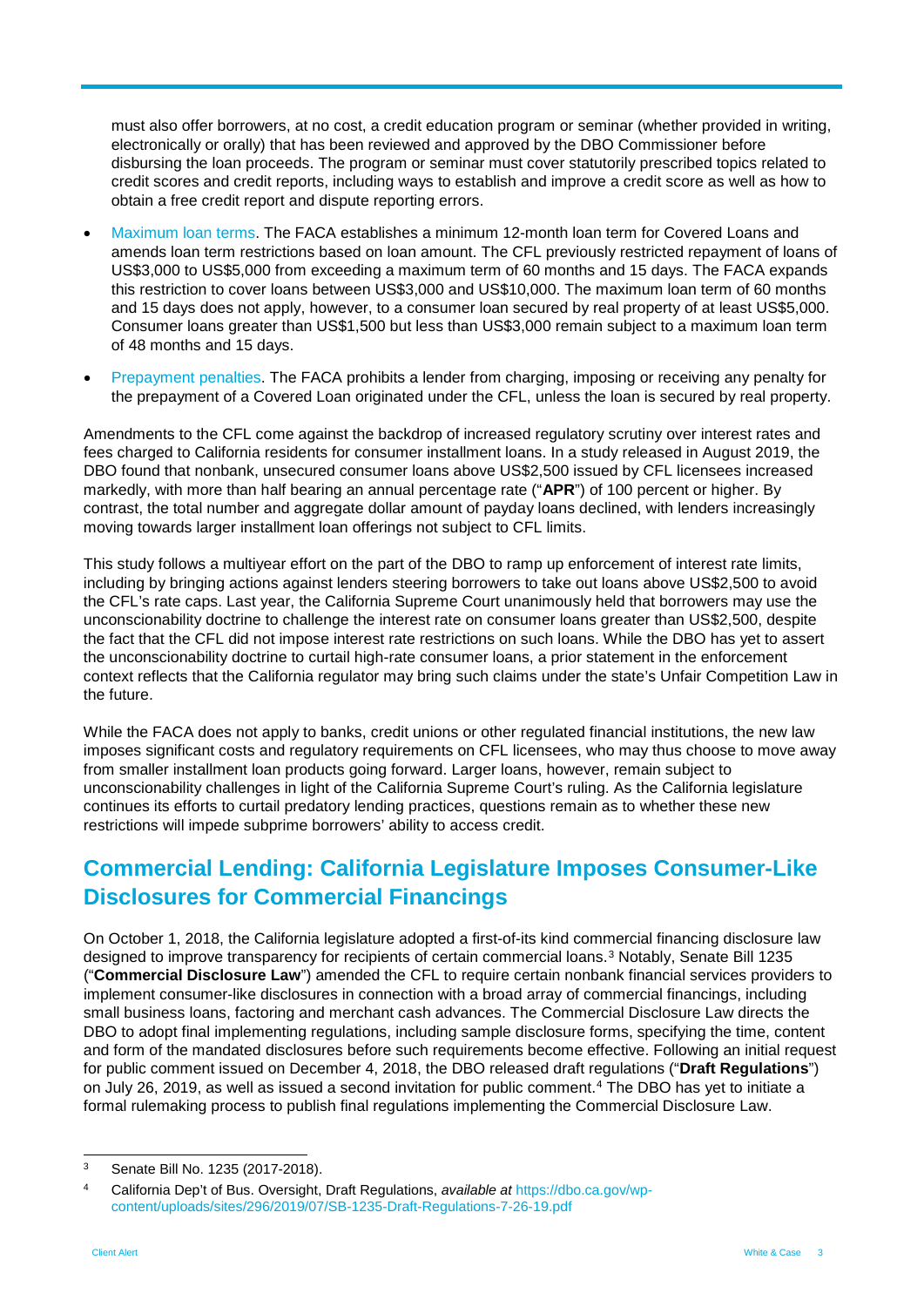#### **Commercial Disclosure Law – Key Provisions**

**Commercial Disclosure Law: Applicability and Key Provisions**

Unlike most US states, California requires nonbank lenders or brokers engaged in the business of making or brokering commercial loans in the state to obtain a CFL license from the DBO. California's existing framework governing commercial lending limits licensing requirements to providers or brokers of "commercial loans," defined as loans of US\$5,000 or more or loans under an open-end credit program (whether secured or unsecured), the proceeds of which are intended by the borrower for use primarily for other than personal, family or household purposes. As a result, most forms of alternative business financings, including factoring and merchant cash advances, do not require licensure under the CFL.

The Commercial Disclosure Law's disclosure requirements are not limited to lenders or brokers of commercial loans licensed under, or subject to, the CFL. Rather, the new law broadly applies to a "provider" who facilitates "commercial financing" to a recipient in California for use primarily for other than personal, family, or household purposes. Given the law's broad wording, as further detailed below, entities otherwise exempt from CFL licensure will need to comply with the new mandated disclosures. For providers that are already licensed under the CFL, compliance with the Commercial Disclosure Law will be enforced as part of the DBO's standard oversight over CFL licensees. An overview of the scope and key provisions of the Commercial Disclosure Law follows.

| A "provider" of commercial financing means: |                                                                                                                                                                                                                                                                                                                                                                                                                                                                                                                                                                                                                                                                                                                                                                                                                                                                                                                                                         |  |  |  |  |
|---------------------------------------------|---------------------------------------------------------------------------------------------------------------------------------------------------------------------------------------------------------------------------------------------------------------------------------------------------------------------------------------------------------------------------------------------------------------------------------------------------------------------------------------------------------------------------------------------------------------------------------------------------------------------------------------------------------------------------------------------------------------------------------------------------------------------------------------------------------------------------------------------------------------------------------------------------------------------------------------------------------|--|--|--|--|
| <b>Covered Entities</b>                     | A person who extends a specific offer of commercial financing to a recipient in<br>٠<br>California<br>Certain bank-model program partners and sponsors<br>٠<br>Commercial lenders operating under the CFL<br>$\blacksquare$                                                                                                                                                                                                                                                                                                                                                                                                                                                                                                                                                                                                                                                                                                                             |  |  |  |  |
| "Commercial financing" means:               |                                                                                                                                                                                                                                                                                                                                                                                                                                                                                                                                                                                                                                                                                                                                                                                                                                                                                                                                                         |  |  |  |  |
| Covered<br><b>Transactions</b>              | Commercial loan<br>٠<br>Commercial open-end credit plan<br>٠<br>Accounts receivable purchase<br>٠<br>Factoring<br>٠<br>Lease financing<br>٠<br>Asset-based lending<br>$\blacksquare$                                                                                                                                                                                                                                                                                                                                                                                                                                                                                                                                                                                                                                                                                                                                                                    |  |  |  |  |
|                                             | The Commercial Disclosure Law does not apply to any of the following:                                                                                                                                                                                                                                                                                                                                                                                                                                                                                                                                                                                                                                                                                                                                                                                                                                                                                   |  |  |  |  |
| <b>Exemptions</b>                           | Depository institutions (including a bank, credit union, industrial loan company or a<br>$\blacksquare$<br>savings and loan association)<br>Lenders regulated under the federal Farm Credit Act<br>п<br>Commercial financing transactions secured by real property<br>٠<br>Closed-end commercial loans with a principal amount of less than US\$5,000<br>٠<br>Commercial financing transactions in which the recipient is a motor vehicle dealer<br>п<br>or its affiliate or a vehicle rental company or its affiliate<br>Any person who makes no more than one commercial financing transaction in<br>$\blacksquare$<br>California in a 12-month period<br>Any person who makes five or fewer commercial financing transactions in California<br>٠<br>in a 12-month period, where the commercial financing transactions are incidental<br>to the business of the person relying on the exemption<br>Commercial financing transactions over US\$500,000 |  |  |  |  |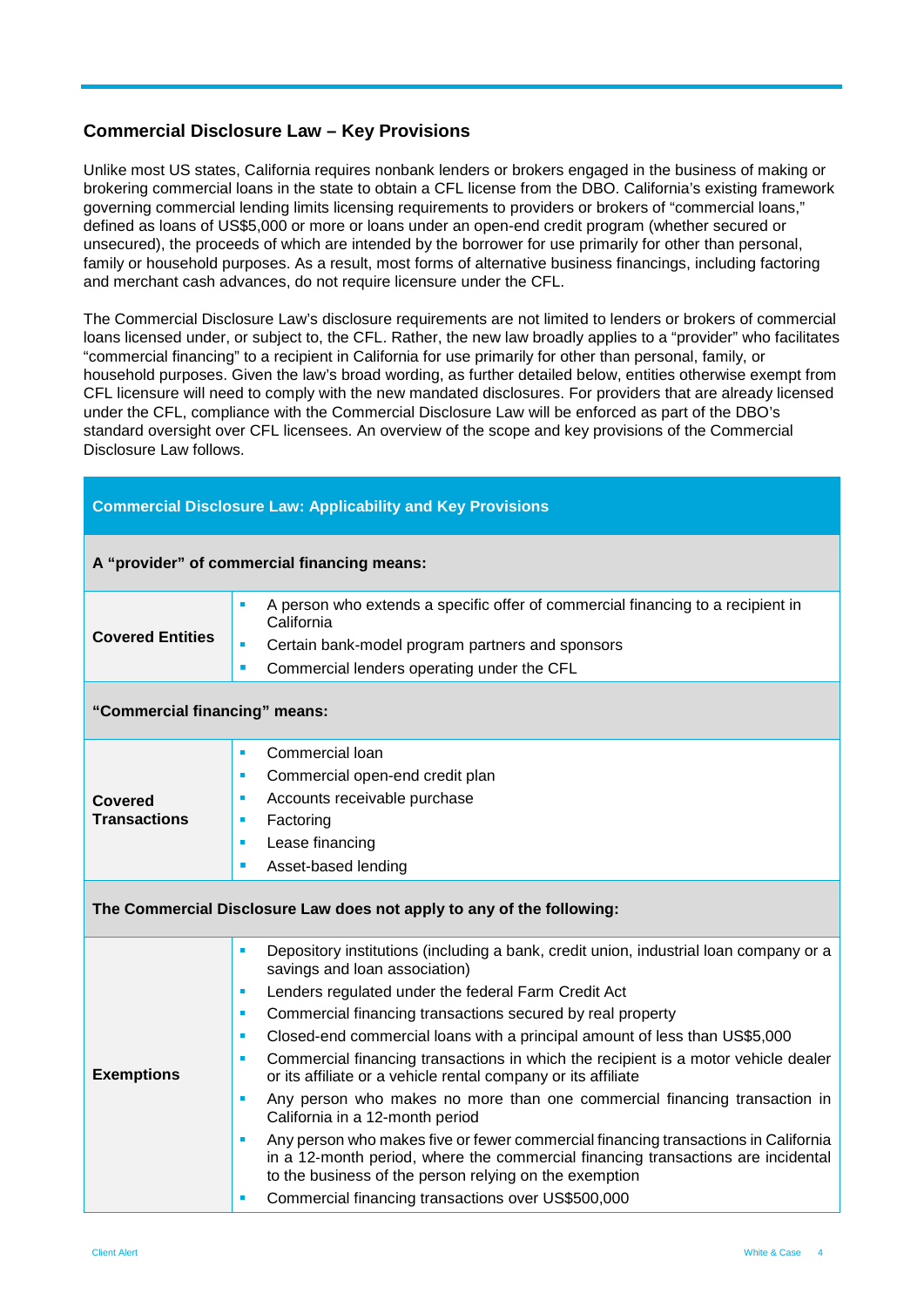| The Commercial Disclosure Law mandates the following disclosures at the time the provider<br>extends a commercial financing offer: |                                                                                                                                                                                                                                                                            |  |  |  |  |  |
|------------------------------------------------------------------------------------------------------------------------------------|----------------------------------------------------------------------------------------------------------------------------------------------------------------------------------------------------------------------------------------------------------------------------|--|--|--|--|--|
| <b>Disclosure</b><br><b>Requirements</b>                                                                                           | Total amount of funds provided<br>п<br>Total dollar cost of financing<br>×<br>Term or estimated term<br>п<br>Method, frequency, and amount of payments<br>ш<br>Description of prepayment policies<br>п<br>Total cost of the financing expressed as an annualized rate<br>п |  |  |  |  |  |
| Compliance with the Commercial Disclosure Law is required by:                                                                      |                                                                                                                                                                                                                                                                            |  |  |  |  |  |
| <b>Effective Date</b>                                                                                                              | Issuance by the DBO of final implementing regulations (no deadline specified in the<br>$\blacksquare$<br>Commercial Disclosure Law)<br>Requirement to disclose the total cost of the financing expressed as an annualized<br>ш<br>rate will sunset on January 1, 2024      |  |  |  |  |  |

#### **Draft Regulations**

Consistent with the Commercial Disclosure Law, the DBO published Draft Regulations on July 26, 2019, and issued a second request for industry input. The Draft Regulations further detail certain definitions in the Commercial Disclosure Law and attempt to clarify various aspects of the new law, including methods for calculating the APR and estimated terms, as well as rules for disclosing payment options and determining the amount of a commercial financing offer for exemption purposes for offers above US\$500,000. The Draft Regulations also exclude from the definition of "provider" nonbank entities that provide technology and support services to depository institutions, as long as the nonbank entity does not obtain an interest in the commercial financing extended by that institution. In addition to the above clarifications, the Draft Regulations are accompanied by specific instructions and model disclosures for six types of financing, namely (1) asset-based lending, (2) closed-end transactions, (3) general factoring, (4) lease financing, (5) sales-based financing and (6) open-end credit plan. The Draft Regulations do not specify, however, whether the use of such model disclosures will be mandatory or operate as optional safe harbors for providers.

The Commercial Disclosure Law does not mandate any deadline by which the DBO must issue final implementing regulations. Providers of commercial financing are not required to comply with the law's new mandated disclosures until the DBO's final regulations become effective. As of now, it is unclear whether the DBO will issue a third request for public comment or will directly initiate a formal rulemaking process after reviewing latest industry feedback. Alternatively, the DBO may choose to first test certain proposed disclosures before taking any additional steps. Given the challenge of creating a standardized regulatory framework governing different lending products, including conventional and non-conventional products, we do not expect any formal action to be taken until next year.

With the Commercial Disclosure Law, California becomes the first state to impose consumer-like disclosure requirements on a broad array of commercial lending products. Additional state legislatures may follow suit and commercial lenders should closely monitor states' legislative and regulatory developments in that area. In addition to state law, commercial lenders must continue to comply with certain federal consumer protection laws, such as the Equal Credit Opportunity Act and the Federal Trade Commission's prohibition on unfair or deceptive acts or practices, which may also apply to the commercial lending context.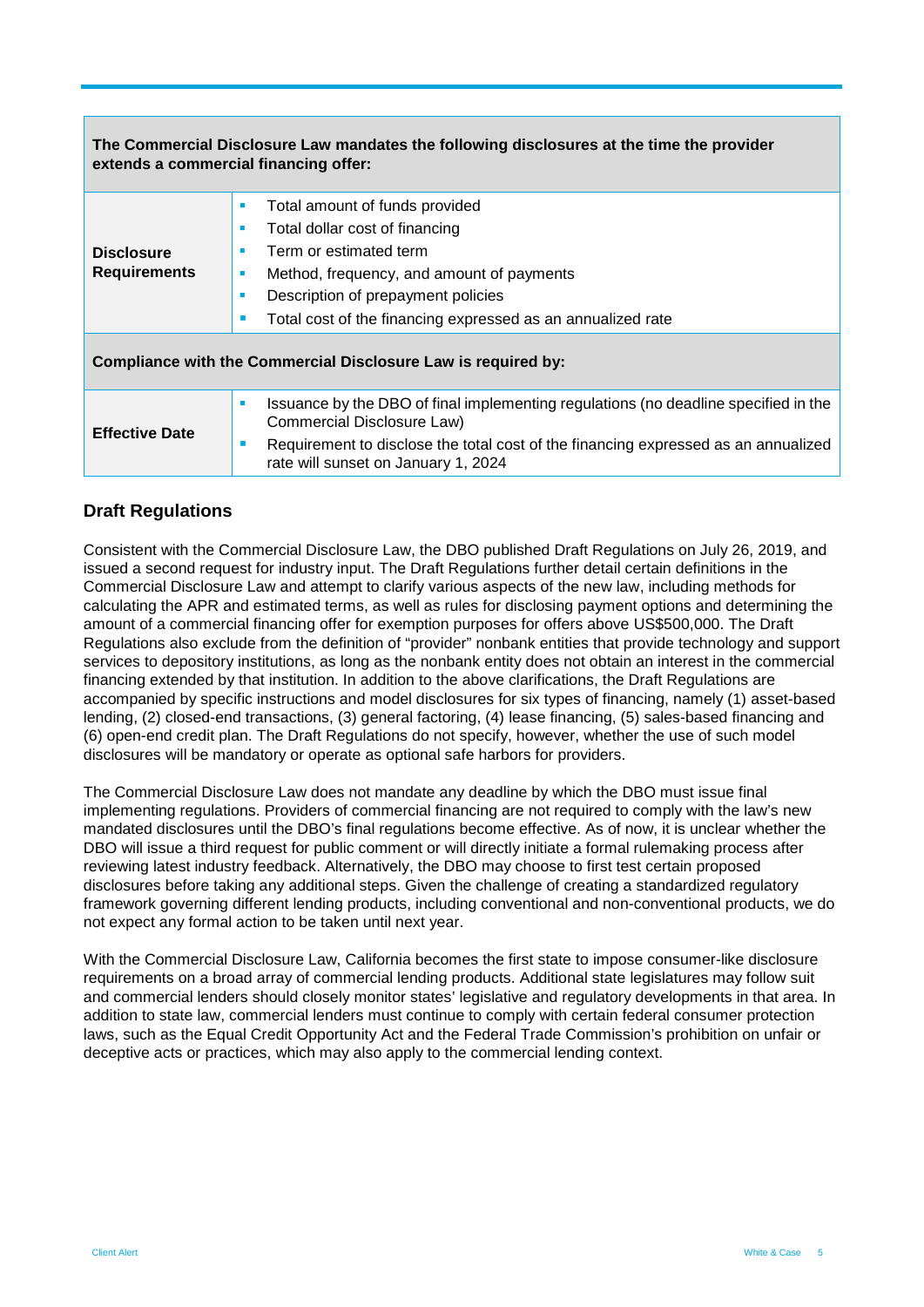## **Money Transmission: DBO to Clarify Scope of Exemption from Money Transmission Licensing**

On February 8, 2019, the DBO announced that it will initiate a rulemaking to clarify the scope and applicability of the agent of the payee exemption ("**AOTP**") under California's Money Transmission Act ("**MTA**").[5](#page-5-0) For that purpose, the DBO issued an invitation for comments, giving interested stakeholders until April 9, 2019, to weigh in. Until the DBO publishes its final regulations, this rulemaking initiative brings further uncertainty as to which payments-related arrangements are subject to licensing requirements under the state's money transmission law.

### **Background**

Money transmission is regulated both at the federal and state levels. Federal law requires money services businesses, which include money transmitters, to register with the US Treasury's Financial Crimes Enforcement Network ("**FinCEN**") and comply with certain anti-money laundering requirements under the Bank Secrecy Act ("**BSA**"). With the exception of Montana, all US states and the District of Columbia also require businesses engaged in money transmission activities to obtain a license on a state-by-state basis from the relevant state agencies. While federal regulation focuses on preventing money laundering, state laws are designed to ensure the financial safety and soundness of nonbank money transmitters and the protection of state consumers.

While no single, uniform definition exists, "money transmission" is usually defined as either (1) selling or issuing payment instruments, (2) selling or issuing stored value, or (3) receiving monetary value for transmission. This last prong generally refers to any service that transfers money from one party to another. Originally enacted to regulate traditional remittance providers, state regulators often take advantage of the broad language of money transmission statutes to essentially capture any business moving money on behalf of consumers. This implicates, among others, e-commerce platforms, bill payment services, mobile wallets and payment processors or facilitators.

The regulatory burden associated with money transmission is significant. While FinCEN regulations impose substantial anti-money laundering requirements, state-specific licensing regimes also require money transmitters to comply with rigorous financial and reporting obligations. Notably, engaging in unlicensed activity may result in both civil and criminal penalties under state and federal law. Fortunately, businesses may be able to take advantage of limited exemptions from money transmission licensing. Such exemptions, which vary from state to state, are either statutorily entrenched or the result of regulatory guidance and interpretation. In the payments industry, businesses must pay particular attention to regulatory developments related to exemptions for payee-agency transactions, or the so-called AOTP exemption.

#### **The AOTP Exemption: an Uneven Landscape**

The AOTP exemption generally applies to transactions where a business acts as an agent-intermediary of a creditor to receive consumers' funds on behalf of, and for transmission to, such creditor. Delivery of the money to the agent-intermediary satisfies the consumer's obligation to the creditor. Partly in response to the development of new innovative payment solutions, FinCEN already provides an exemption from federal registration for companies facilitating payment for the purchase of goods and services through a clearance and settlement system that admits only BSA-regulated entities under an agreement with the seller. A growing number of states have taken legislative or regulatory action or issued guidance to provide similar relief in differing degrees. In effect, by assuming consumers' obligations to their creditors, the AOTP arrangement addresses consumer protection concerns that are at the core of state money transmission laws. Other states regulators, however, have yet to adopt a position or have instead taken an opposite direction.

<span id="page-5-0"></span> <sup>5</sup> California Dep't of Bus. Oversight, Invitation For Comments On Proposed Rulemaking Money Transmitter Act: Agent Of Payee (Feb. 8, 2019), *available at* [https://dbo.ca.gov/wp-content/uploads/sites/296/2019/03/PRO-07-17-Agent-of-](https://dbo.ca.gov/wp-content/uploads/sites/296/2019/03/PRO-07-17-Agent-of-Payee-Invitation-for-Comment-FINAL.pdf)[Payee-Invitation-for-Comment-FINAL.pdf.](https://dbo.ca.gov/wp-content/uploads/sites/296/2019/03/PRO-07-17-Agent-of-Payee-Invitation-for-Comment-FINAL.pdf)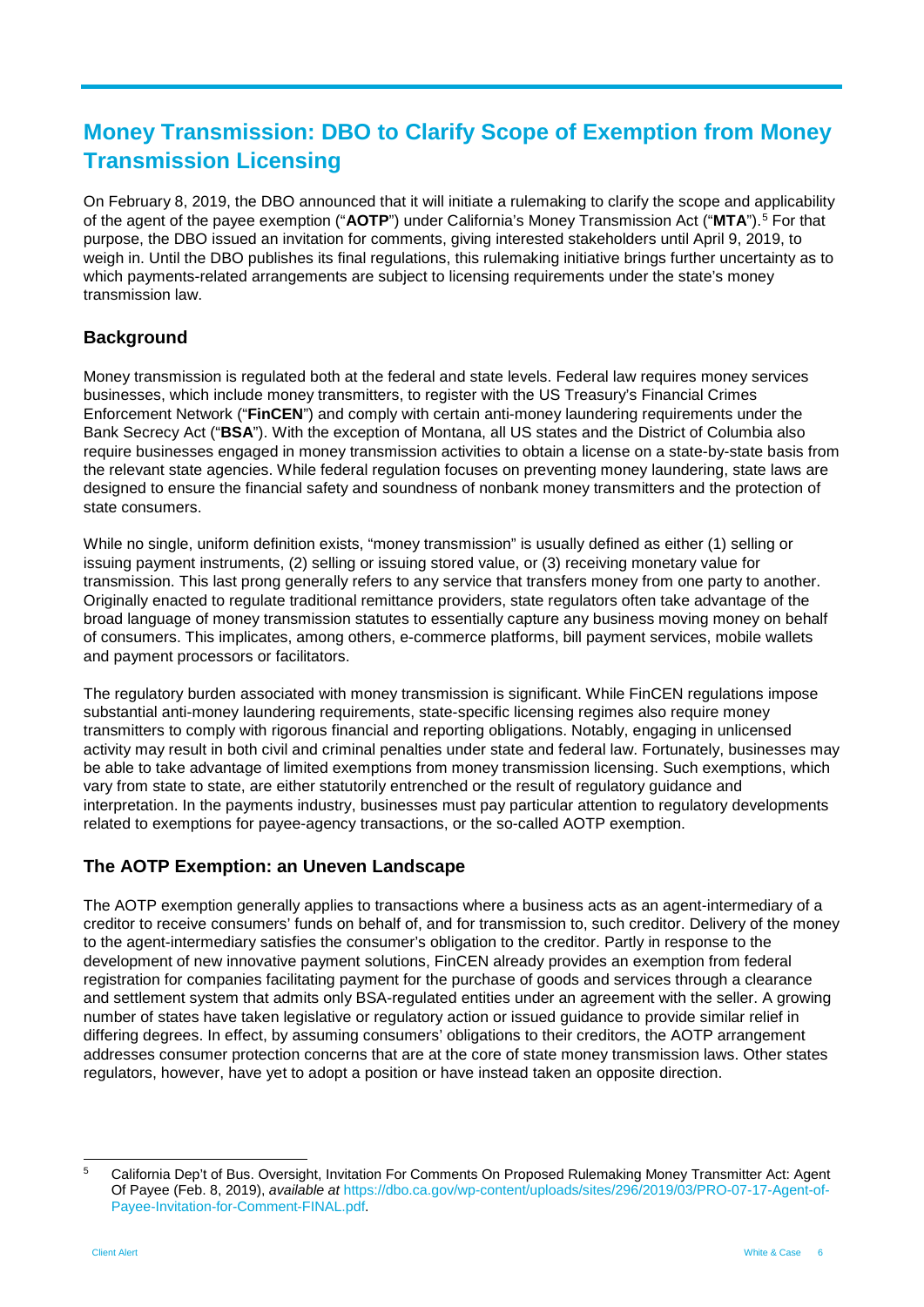#### **The AOTP Exemption in California**

In 2014, California passed Assembly Bill 2209, which introduced a formal AOTP exemption from the MTA. The California AOTP exemption generally applies to transactions in which "the recipient of the money … is an agent of the payee pursuant to a preexisting written contract and delivery of the money … to the agent satisfies the payor's obligation to the payee." Following the enactment of Assembly Bill 2209, the DBO issued multiple opinion letters analyzing the applicability of the MTA's AOTP exemption to various business models. Early in 2018, however, the DBO declined to answer further opinion requests from industry participants in anticipation of a future rulemaking to clarify the scope of the exemption.

On February 8, 2019, the DBO issued an invitation for comments to seek input on rulemaking. Despite the broad and plain language of the statute, the DBO emphasized that the MTA's AOTP exemption was originally designed to exempt large online marketplaces that receive money from consumers (payor) on behalf of merchants (payee) for the provision of goods or services. The development of new and more complex payments services, and the entry of new participants in the payment chain, however, contributed to blur the scope of the AOTP exemption. Specifically, the DBO requested interested stakeholders to comment on the following items:

- What constitutes "goods or services"? Does the term encompass assets, rights, interest or benefits of any kind or nature, or does it only refer to the types of items and services typically available on online marketplaces? Does it include payments in satisfaction of debts to the government?
- What does it mean to "receive" goods (*i.e.*, as a "payor")? Does one "receive" goods only by being an end consumer, or is it sufficient to physically receive goods (*e.g.*, inventory) without consuming them or to receive title to such goods without ever physically possessing or using them?
- What does it mean to "receive" services (*i.e.*, as a "payor")? In addition to an end user of services, which squarely fits within the existing definition, the DBO asked whether a commercial entity also "receives" services when contractors perform contractual duties owed to the entity. For instance, the DBO inquired whether a ride-sharing platform "receives" services from a driver/contractor that is associated with the platform.
- Applicability to other commercial transactions? The DBO further requested industry stakeholders to weigh in on the full range of commercial transactions to which the AOTP exemption should apply, signaling that the state regulator may be willing to exempt a broader range of transactions based on agency law principles than those contemplated by existing California law.

The AOTP exemption may be a valuable exemption for any company involved in facilitating payments between senders and recipients of funds. After becoming the first state to introduce a formal AOTP exemption, California becomes the first state to also re-assess the scope and applicability of such exemption. Until the DBO publishes its final regulations, the applicability of the AOTP exemption to payments-related arrangements beyond simple, three-party online marketplace transactions, as originally contemplated by the MTA, remains uncertain. Accordingly, non-licensed companies operating in the payment space should closely monitor any development related to the DBO's initiative. Once issued, companies should further analyze whether their payments-related arrangements satisfy the AOTP exemption's criteria or are instead subject to regulation as money transmission.

### **Data Privacy & Security: Attorney General Publishes Proposed Regulations to Implement the California Consumer Privacy Act**

On October 10, 2019, the Office of the Attorney General of California ("**CAG**") released proposed regulations under the California Consumer Privacy Act ("**CCPA**") which, with limited exceptions, takes effect on January 1, 2020.<sup>[6](#page-6-0)</sup> Short of resolving all ambiguities of the CCPA, the proposed regulations nevertheless

<span id="page-6-0"></span> <sup>6</sup> California Attorney General, Proposed Regulations, *available at* [https://www.oag.ca.gov/sites/all/files/agweb/pdfs/privacy/ccpa-proposed-regs.pdf.](https://www.oag.ca.gov/sites/all/files/agweb/pdfs/privacy/ccpa-proposed-regs.pdf) The proposed regulations are accompanied by an Initial Statement of Reasons, which outlines the CAG's rationale for the proposed regulations, *available at* <https://www.oag.ca.gov/sites/all/files/agweb/pdfs/privacy/ccpa-isor-appendices.pdf>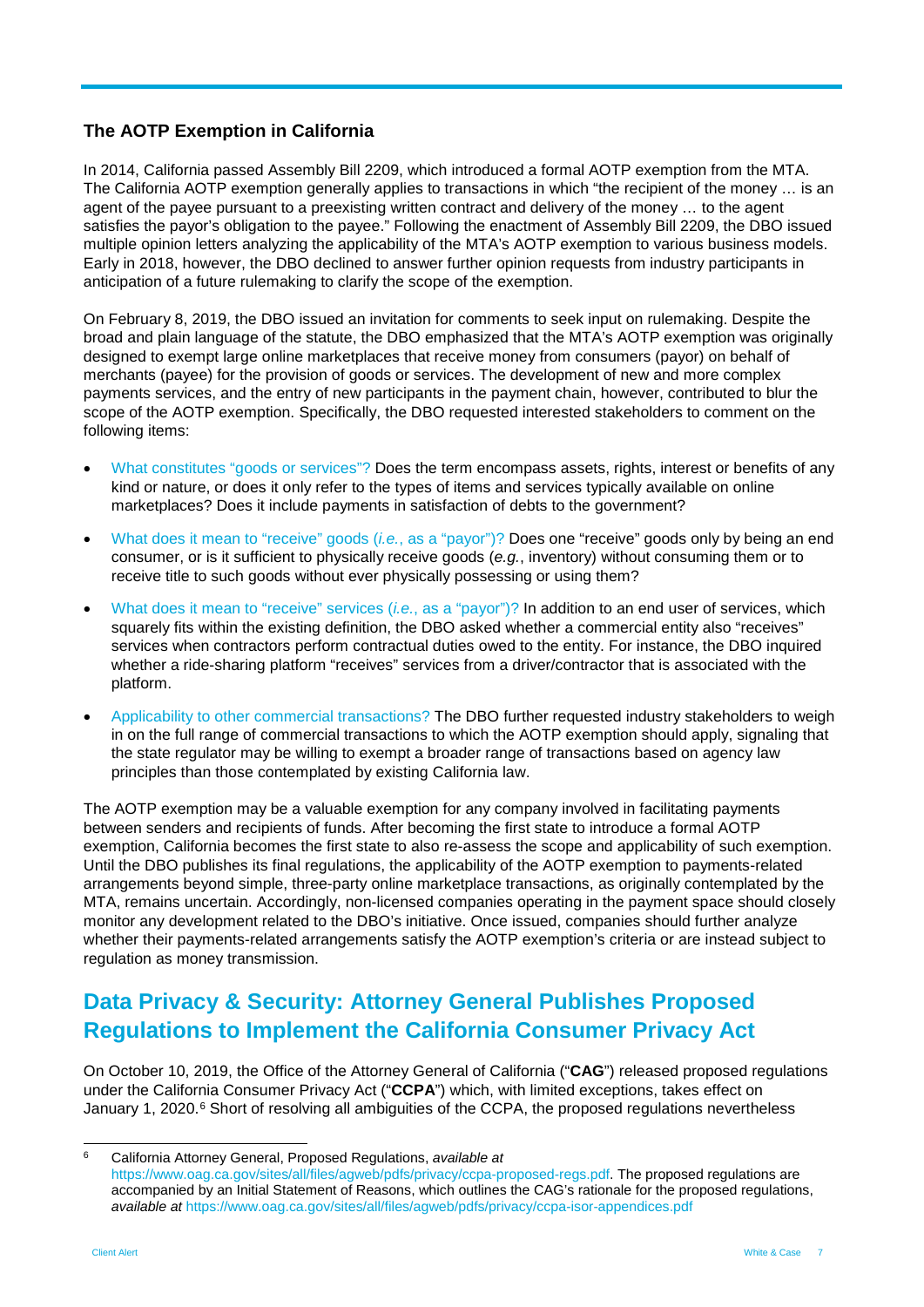provide useful operational guidance for affected businesses as they prepare for CCPA compliance. As part of the rulemaking process, the CAG solicited comments from interested stakeholders, and we expect the CAG to provide additional clarifications informed by public comments as it finalizes the proposed regulations in Q1 2020. Although the CAG is precluded from bringing enforcement actions for potential CCPA violations until July 1, 2020, affected businesses should carefully review the proposed regulations in an effort to mitigate any possible retroactive liability.

#### **Background**

On June 28, 2018, California became the first US state to enact a comprehensive framework designed to significantly expand the privacy rights of its consumers. Modeled in part after the European General Data Protection Regulation ("**GDPR**"), the CCPA grants California residents new rights regarding their personal information and imposes onerous compliance obligations on certain entities that collect, process and/or sell personal information in California. While the CCPA's exact scope and interpretation continue to evolve, the following chart provides a high-level overview of the law's applicability and key requirements.

| <b>CCPA: Applicability and Key Provisions</b> |                                                                                                                                                                                                                                                                                                                                                                                                                                                                                                                                                                                                                                                   |  |  |  |  |  |
|-----------------------------------------------|---------------------------------------------------------------------------------------------------------------------------------------------------------------------------------------------------------------------------------------------------------------------------------------------------------------------------------------------------------------------------------------------------------------------------------------------------------------------------------------------------------------------------------------------------------------------------------------------------------------------------------------------------|--|--|--|--|--|
| Who is subject to the CCPA?                   |                                                                                                                                                                                                                                                                                                                                                                                                                                                                                                                                                                                                                                                   |  |  |  |  |  |
| Covered<br><b>Businesses</b>                  | Any for-profit entity doing business in California that meets any of the<br>1.<br>following thresholds:<br>• Receives gross revenue greater than US\$25 million;<br>• Annually buys, receives, sells, or shares personal information of more<br>than 50,000 consumers, households or devices for commercial<br>purposes; or<br>• Derives 50 percent or more of its annual revenues from selling<br>consumers' personal information<br>2.<br>Any entity that both:<br>• Controls or is controlled by a covered business; and<br>• Shares common branding with a covered business, such as a shared<br>name, service mark or trademark <sup>7</sup> |  |  |  |  |  |
| Who is protected by the CCPA?                 |                                                                                                                                                                                                                                                                                                                                                                                                                                                                                                                                                                                                                                                   |  |  |  |  |  |
| <b>Consumers</b>                              | The CCPA grants new rights and protections to "consumers," defined as California<br>residents that are either:<br>In California for other than a temporary or transitory purpose; or<br>ш<br>Domiciled in California but currently out of state for a temporary or transitory<br>$\blacksquare$<br>purpose                                                                                                                                                                                                                                                                                                                                        |  |  |  |  |  |

<span id="page-7-0"></span><sup>&</sup>lt;sup>7</sup> Certain provisions of the CCPA also specifically apply to services providers and third parties that process information on behalf of a covered business.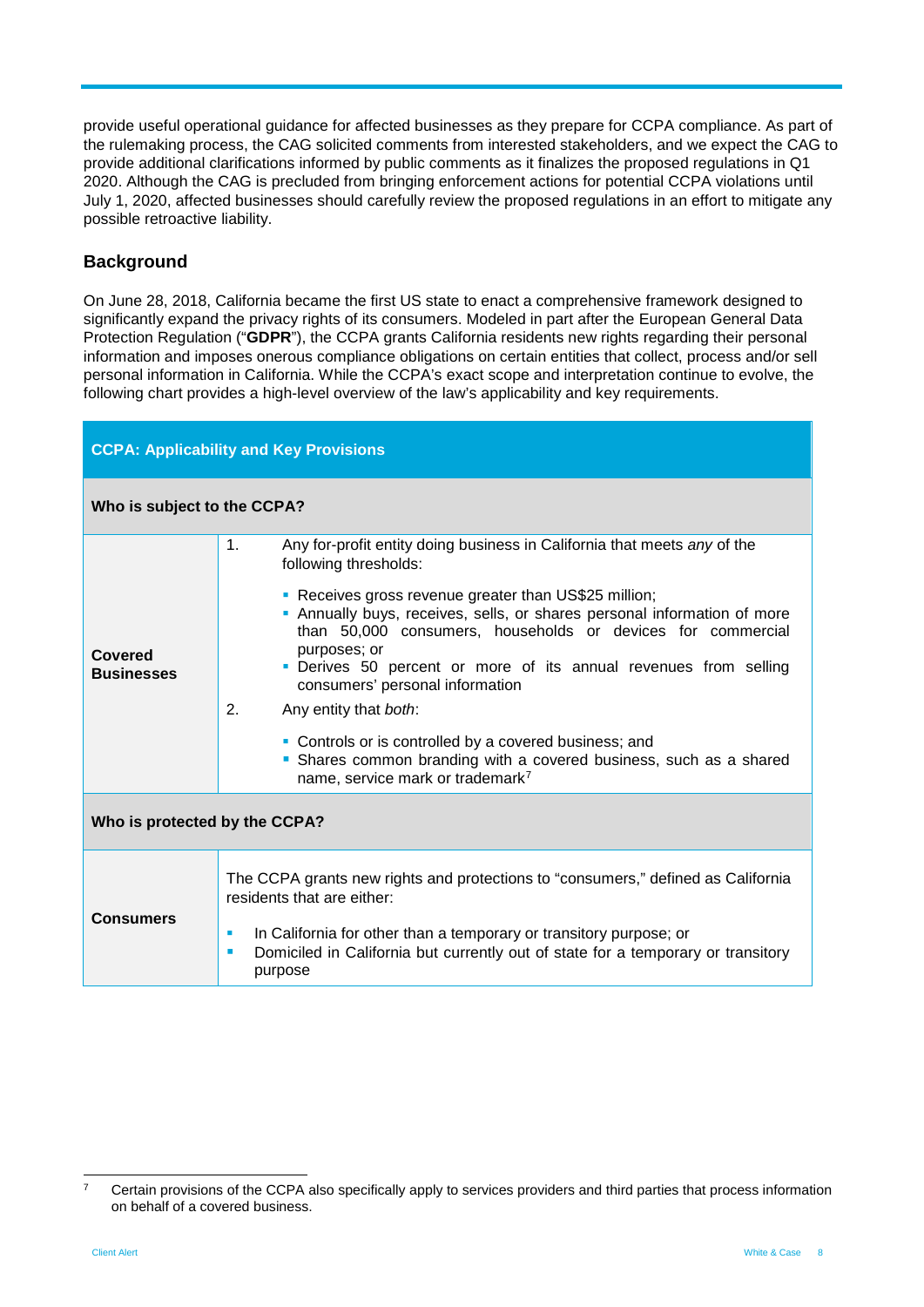| What information is protected by the CCPA?                                                                                                                                                |                                                                                                                                                                                                                                                                                                                                                                                                                                                                                                                                                                                                                                                                                                                  |                                                                                                                                                                                                                      |  |  |  |  |  |
|-------------------------------------------------------------------------------------------------------------------------------------------------------------------------------------------|------------------------------------------------------------------------------------------------------------------------------------------------------------------------------------------------------------------------------------------------------------------------------------------------------------------------------------------------------------------------------------------------------------------------------------------------------------------------------------------------------------------------------------------------------------------------------------------------------------------------------------------------------------------------------------------------------------------|----------------------------------------------------------------------------------------------------------------------------------------------------------------------------------------------------------------------|--|--|--|--|--|
| <b>Personal</b><br><b>Information</b>                                                                                                                                                     | The CCPA protects consumers' "personal information," defined as any information<br>that directly or indirectly:<br>Identifies, relates to, or describes a particular consumer or household; or<br>Is reasonably capable of being associated with or could reasonably be linked,<br>٠<br>to a particular consumer or household<br>The CCPA further provides a list of personal information categories.                                                                                                                                                                                                                                                                                                            |                                                                                                                                                                                                                      |  |  |  |  |  |
| Are there exemptions from the CCPA?                                                                                                                                                       |                                                                                                                                                                                                                                                                                                                                                                                                                                                                                                                                                                                                                                                                                                                  |                                                                                                                                                                                                                      |  |  |  |  |  |
| <b>Exemptions</b>                                                                                                                                                                         | The CCPA provides various exemptions for certain business circumstances and<br>types of personal information. Notable exemptions include:<br>The collection or sale of a consumer's personal information if every aspect of<br>ш<br>the commercial conduct occurs wholly outside California;<br>The collection or sale of de-identified or aggregate consumer information;<br>ш<br>The sale of personal information as part of a larger merger or acquisition<br>ш<br>transaction;<br>Information made lawfully available from federal, state, or local government<br>٠<br>records; and<br>Entities that operate in specific business sectors covered by sector-specific<br>п<br>privacy or data protection laws |                                                                                                                                                                                                                      |  |  |  |  |  |
|                                                                                                                                                                                           | What new rights are granted by the CCPA?                                                                                                                                                                                                                                                                                                                                                                                                                                                                                                                                                                                                                                                                         |                                                                                                                                                                                                                      |  |  |  |  |  |
|                                                                                                                                                                                           | <b>Data Transparency</b>                                                                                                                                                                                                                                                                                                                                                                                                                                                                                                                                                                                                                                                                                         | Data Security & Breach Disclosure                                                                                                                                                                                    |  |  |  |  |  |
| Requires covered businesses to provide detailed<br>information in their privacy policies regarding their<br>use of personal information (collection, processing,<br>transfer and/or sale) |                                                                                                                                                                                                                                                                                                                                                                                                                                                                                                                                                                                                                                                                                                                  | Requires covered businesses to implement and<br>maintain reasonable security procedures and<br>practices to safeguard consumers' personal<br>information                                                             |  |  |  |  |  |
| <b>Right to Opt Out</b><br>Requires covered businesses to provide<br>consumers a right to opt out from the sale of their<br>personal information                                          |                                                                                                                                                                                                                                                                                                                                                                                                                                                                                                                                                                                                                                                                                                                  | <b>Right of Access and Deletion</b><br>Requires covered businesses to provide the<br>consumer with a right to request access to their<br>personal information and to request the business<br>delete that information |  |  |  |  |  |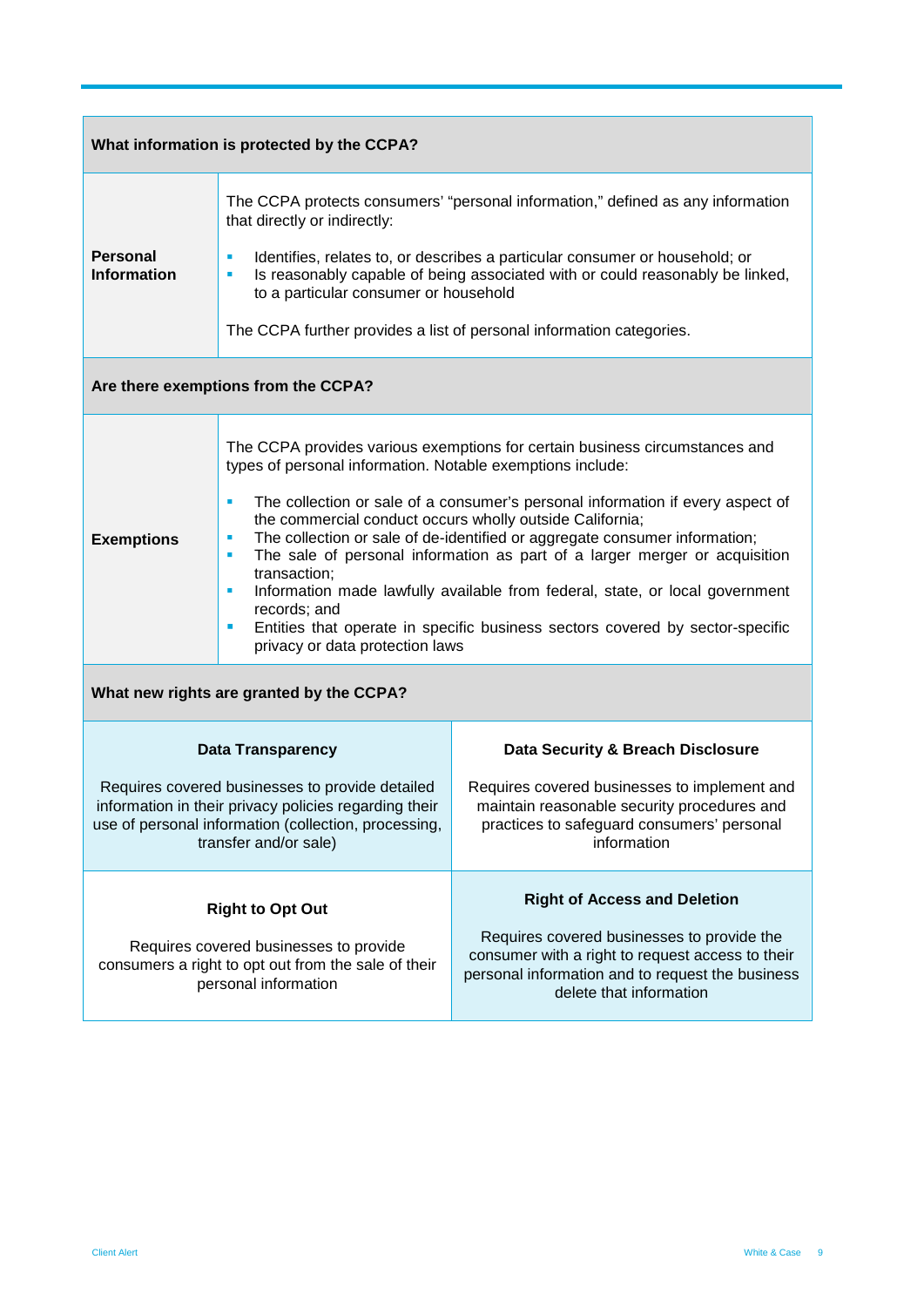| What are the penalties for noncompliance? |                                                                                                                                                                                                                                                                                                                                                                                                                                   |  |  |  |  |  |
|-------------------------------------------|-----------------------------------------------------------------------------------------------------------------------------------------------------------------------------------------------------------------------------------------------------------------------------------------------------------------------------------------------------------------------------------------------------------------------------------|--|--|--|--|--|
|                                           | Private right of action. The CCPA provides consumers with a limited private<br>$\circ$<br>right of action for certain data breaches involving a sub-set of personal<br>information. Starting January 1, 2020, consumers may seek the greater of<br>actual damages or statutory damages ranging from US\$100 to US\$750 per<br>consumer per incident.                                                                              |  |  |  |  |  |
| <b>Penalties</b>                          | Businesses are entitled to a 30-day notice and cure period before a plaintiff<br>can initiate any individual or class action.                                                                                                                                                                                                                                                                                                     |  |  |  |  |  |
|                                           | Enforcement by the CAG. The CCPA grants regulatory and enforcement<br>authority to the CAG. The CAG may bring actions for an injunction and civil<br>penalties of US\$2,500 per violation, or up to US\$7,500 per intentional<br>violation. Businesses are entitled to a 30-day notice and cure period.<br>CAG enforcement will begin on the earlier of July 1, 2020, or six months<br>after the CAG publishes final regulations. |  |  |  |  |  |

#### **The CAG's proposed regulations**

The CCPA directly authorizes (and in some cases directs) the CAG to adopt regulations to implement California's new privacy regime. A prior CCPA amendment passed by the California legislature extended the CAG's deadline to publish final implementing regulations to July 1, 2020.<sup>[8](#page-9-0)</sup> On October 10, 2019, the CAG released proposed regulations, which provide the following notable clarifications, among other things:

- 1. Consumer notices. The proposed regulations clarify the scope and content of the various notices that covered businesses must provide to consumers pursuant to the CCPA, such as when collecting consumer personal information or informing consumers of their right to opt out of the sale of personal information. In each instance, the CAG lays out the required format, language, accessibility, accompanying disclosures and the applicability of any exemptions. In addition to the CCPA's notice requirements, businesses remain subject to any applicable notice requirements under other federal and/or state privacy laws.
- 2. Online privacy policy. The CCPA requires covered businesses to maintain an online privacy policy designed to inform consumers about their rights and the business's specific practices. The proposed regulations clarify the content of the privacy policy as well as how it must be presented online to consumers.
- 3. Handling of consumer requests. The proposed regulations detail the procedures covered businesses should have in place to process consumer requests to exercise their rights under the CCPA. Specifically, the proposed regulations contain requirements for receiving, processing and responding to consumer requests to know, delete and opt-out of the sale of personal information, including the timeframe to respond to each request. Of note, covered businesses will need to provide at least two methods for consumers to submit requests, one of which must reflect the manner in which the business primarily interacts with the consumers (*i.e.*, online or offline). The proposed regulations also prohibit covered businesses from disclosing certain sensitive personal information (*e.g.*, social security number, driver's license number) to prevent identity theft.
- 4. Verification procedures. The CCPA requires covered businesses to verify the identity of the consumer making a request. In instances in which consumers do not have or cannot access their passwordprotected accounts, the proposed regulations create a two-tiered process whereby businesses must confirm a consumer's identity to either a "reasonable degree of certainty" or a "reasonably high degree of certainty," depending on the request type and sensitivity of the personal information collected about that consumer.
- 5. Training and recordkeeping. The proposed regulations require that all individuals responsible for handling consumer inquiries about a business's privacy practices or a business's CCPA compliance

<span id="page-9-0"></span> <sup>8</sup> Senate Bill No. 1121 (2017-1018)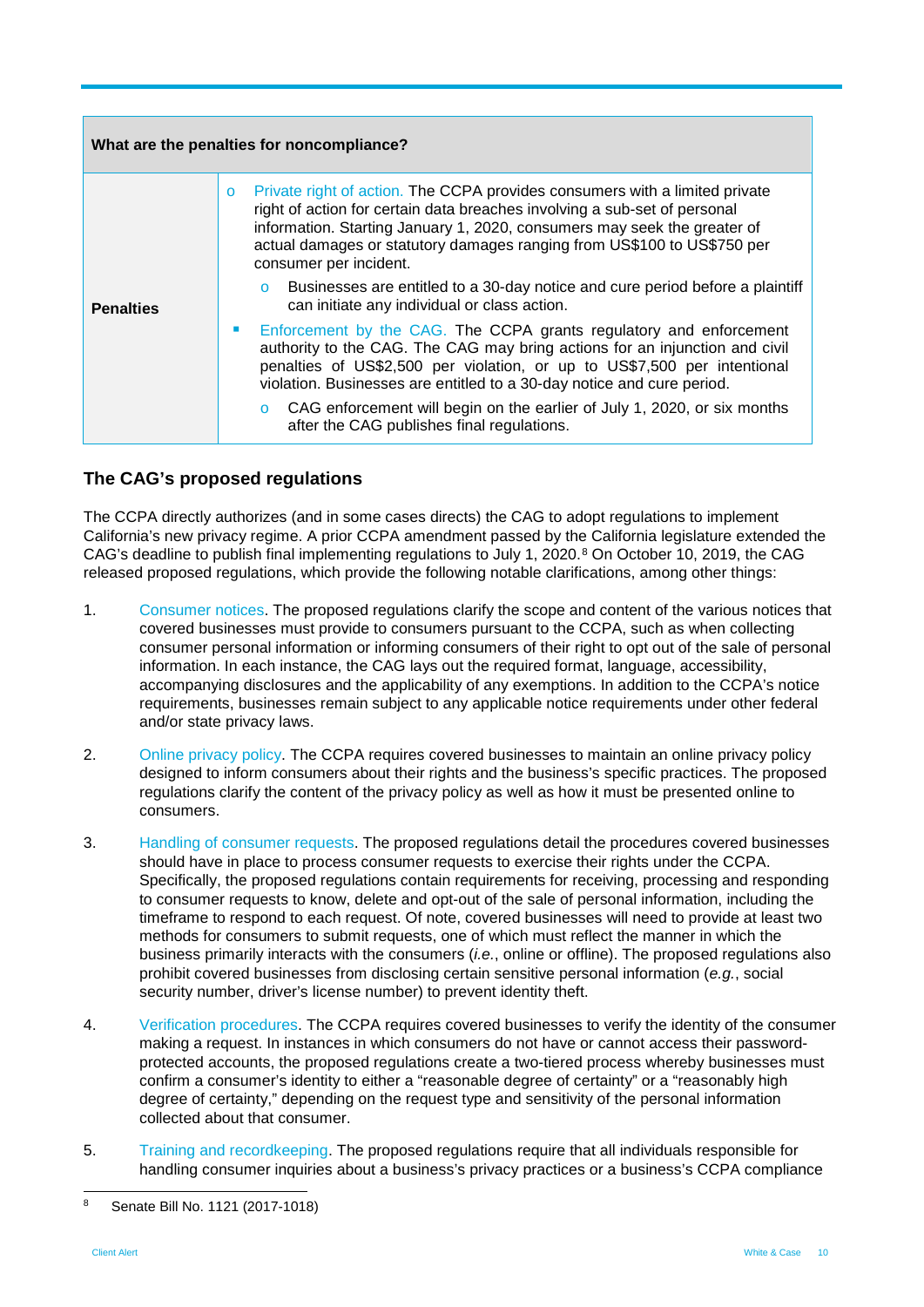undergo training. In addition, the proposed regulations direct covered businesses to maintain records of consumer requests made pursuant to the CCPA for at least 24 months.

6. Metrics for larger businesses. The proposed regulations require covered businesses that, alone or in combination, annually buy, sell, receive, or share for commercial purposes the personal information of more than four million consumers, to include certain metrics in their privacy policies. Specifically, these larger businesses must post the median number of consumer requests that they receive annually, as well as the number of days within which the business responded to such requests.

As reflected above, the proposed regulations provide useful technical guidelines for covered businesses to comply with important requirements under the new law, but fall short of addressing and resolving certain of the CCPA's key ambiguities. For instance, the proposed regulations do not attempt to clarify what constitutes a "sale" of personal information under the CCPA, which triggers onerous notice obligations for covered businesses.[9](#page-10-0) Given the CCPA's broad definition of "sale," businesses will have to continue to interpret this provision in the context of sharing personal information among affiliates, subsidiaries, service providers and other business counterparties.

Of note, the proposed regulations also do not offer further clarifications as to the scope and applicability of the CCPA's exemption for personal information collected, processed, sold and disclosed pursuant to the federal Gramm-Leach-Bliley Act ("**GLBA**"). Under this exemption, data obtained by financial institutions in connection with the offering of a consumer financial product would not be subject to the CCPA. The GLBA exemption, however, would not apply to data collected in the context of commercial financial products. This distinction creates significant operational challenges for financial institutions with multiple or complex business lines that may collect both CCPA-exempt and non-exempt data in a consumer and commercial context. Without further guidance from the CAG, financial institutions may consider maintaining procedures for segmenting or tracking how each piece of information was originally obtained to determine the scope of their CCPA compliance obligations.

#### **Legislative amendments**

In addition to the release of the CAG's proposed regulations, the California legislature passed several amendments to the CCPA, which were signed into law on October 11, 2019. These amendments add clarity to specific provisions of the CCPA and are intended, in part, to provide relief to certain businesses or business circumstances.

- FCRA exemption expanded. The California legislature broadened the CCPA exemption for information collected pursuant to the Fair Credit Reporting Act ("**FCRA**") to a range of activities performed by consumer reporting agencies, furnishers of consumer credit information, and users of consumer reports. This exemption only applies to the extent that such information is not used, communicated, disclosed or sold except as authorized under FCRA. Information collected pursuant to FCRA, however, remains subject to the CCPA's private right of action for data breaches.
- Temporary exemption for HR data. The California legislature temporarily excluded information from employee, job applicants, independent contractors and agents from the scope of the CCPA until January 1, 2021. This amendment provides relief for business-to-business companies that do not otherwise handle the personal information of California consumers. This amendment does not, however, exempt employers from the CCPA's notice requirements. Employers further remain subject to the CCPA's private right of action for data breaches.
- Relief for online-only businesses. The CCPA requires all businesses to provide two designated methods for consumers to exercise their request rights. The California legislature clarified that a business operating exclusively online is only required to provide an email address for submitting such requests.

<span id="page-10-0"></span>The CCPA broadly defines a "sale" of personal information to include the "selling, renting, releasing, disclosing, disseminating, making available, transferring, or otherwise communicating orally, in writing, or by electronic or other means" the personal information of a consumer to another business or third party "for monetary or other valuable consideration." The CCPA does not offer further clarifications on what constitutes "other valuable consideration."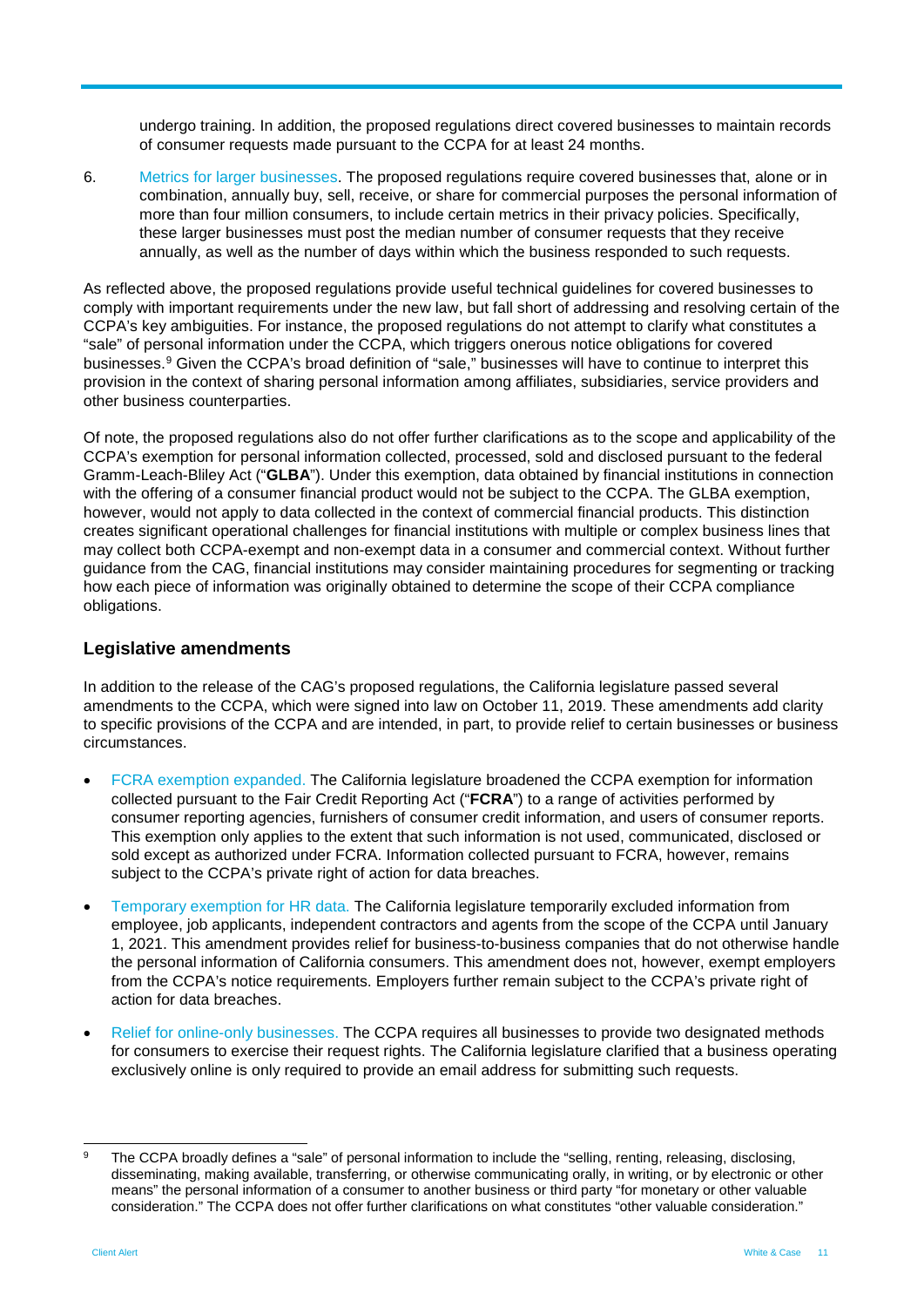- Personal information. The California legislature narrowed the scope of the CCPA by excluding "publicly available information" from the definition of "personal information," and clarifying that de-identified or aggregate information does not constitute "personal information."
- Data broker registration. Businesses that "knowingly collect and sell to third parties the personal information of a consumer with whom the business does not have a direct relationship" will need to register as a "data broker" with the CAG by January 31 following each year in which a business meets that definition. Exempt from registration are consumer reporting agencies covered by FCRA, financial institutions covered by GLBA, and entities covered by the Insurance Information and Privacy Protection Act.

#### **Considerations**

The CAG's proposed regulations address some but not all of the uncertainties and opened questions resulting from the CCPA. Despite their ambiguities and shortcomings, the proposed regulations nevertheless provide useful guidelines for businesses in understanding their obligations and responsibilities under the law. Given the broad applicability and extraterritoriality of the CCPA, covered businesses should continue to monitor regulatory and legislative developments going forward and actively engage with the CAG to address any statutory compliance questions. To add further uncertainty to the California privacy landscape, a projected 2020 ballot initiative would create a dedicated state privacy protection agency, expand the CCPA's protections to other types of sensitive information and provide transparency around automated decision-making.[10](#page-11-0) While it is too early to tell whether and in what form this initiative might proceed, businesses should keep abreast of any related developments, which stand to have a significant impact on consumers and businesses in California.

While the CCPA is forcing changes to businesses' data privacy practices, companies dealing with California consumers should also continue to consider other state privacy requirements that may apply to their activities (such as the California Shine the Light Law or the California Online Privacy Protection Act) as part their overall compliance strategy. The enactment of the CCPA also inspired legislators in several other states to pass similar legislation aimed at protecting the privacy rights of their residents. Such copycat legislations, if successful, would create a complex patchwork of varying state privacy compliance requirements. This concern has renewed the debate for the need of a comprehensive federal privacy law that would preempt state laws and provide a single set of compliance obligations. While there has been no shortage of proposals in the federal Congress, enactment of a federal privacy law in the near future remains unlikely.

### **DBO Offers Guidance on Cannabis Banking**

On October 2, 2019, the DBO issued guidance for state-chartered banks and credit unions serving state-legal cannabis-related businesses ("**CRBs**").[11](#page-11-1) Taking the form of an extensive questionnaire, the guidance is designed to assist financial institutions in managing risks appropriately and ensuring their compliance with the BSA. Of particular note, the guidance confirms that the DBO will not bring enforcement actions against financial institutions solely on the basis that they provide banking services to CRBs. The DBO's guidance also comes on the heels of a federal movement towards allowing CRBs access to the banking system through the Secure and Fair Enforcement Banking Act ("**SAFE Banking Act**"), which passed the US House of Representatives in September 2019, but to date has not received a vote in the Senate.

#### **Background**

The use of cannabis for medical and recreational purposes has been legal in California since 1996 and 2016, respectively. In addition, the majority of other US states authorize and regulate the use of cannabis in certain forms. Nevertheless, the manufacturing, sale, distribution and possession of cannabis remain illegal under federal law due to its classification as a Schedule I controlled substance under the Controlled Substances Act. Disparate treatment at the state and federal levels has created uncertainty about how federal criminal and

<span id="page-11-0"></span> <sup>10</sup> The California Privacy Rights and Enforcement Act of 2020, *available at* [https://uploads](https://uploads-ssl.webflow.com/5aa18a452485b60001c301de/5d8bc3342a72fc8145920a32_CPREA_2020_092519_Annotated.pdf)[ssl.webflow.com/5aa18a452485b60001c301de/5d8bc3342a72fc8145920a32\\_CPREA\\_2020\\_092519\\_Annotated.pdf.](https://uploads-ssl.webflow.com/5aa18a452485b60001c301de/5d8bc3342a72fc8145920a32_CPREA_2020_092519_Annotated.pdf)

<span id="page-11-1"></span><sup>11</sup> California Dep't of Bus. Oversight, Cannabis Banking Guidance (Oct. 2, 2019), *available at* [https://dbo.ca.gov/wp](https://dbo.ca.gov/wp-content/uploads/sites/296/2019/10/FINAL-DBO-Cannabis-Banking-Guidance-Memo.pdf)[content/uploads/sites/296/2019/10/FINAL-DBO-Cannabis-Banking-Guidance-Memo.pdf.](https://dbo.ca.gov/wp-content/uploads/sites/296/2019/10/FINAL-DBO-Cannabis-Banking-Guidance-Memo.pdf)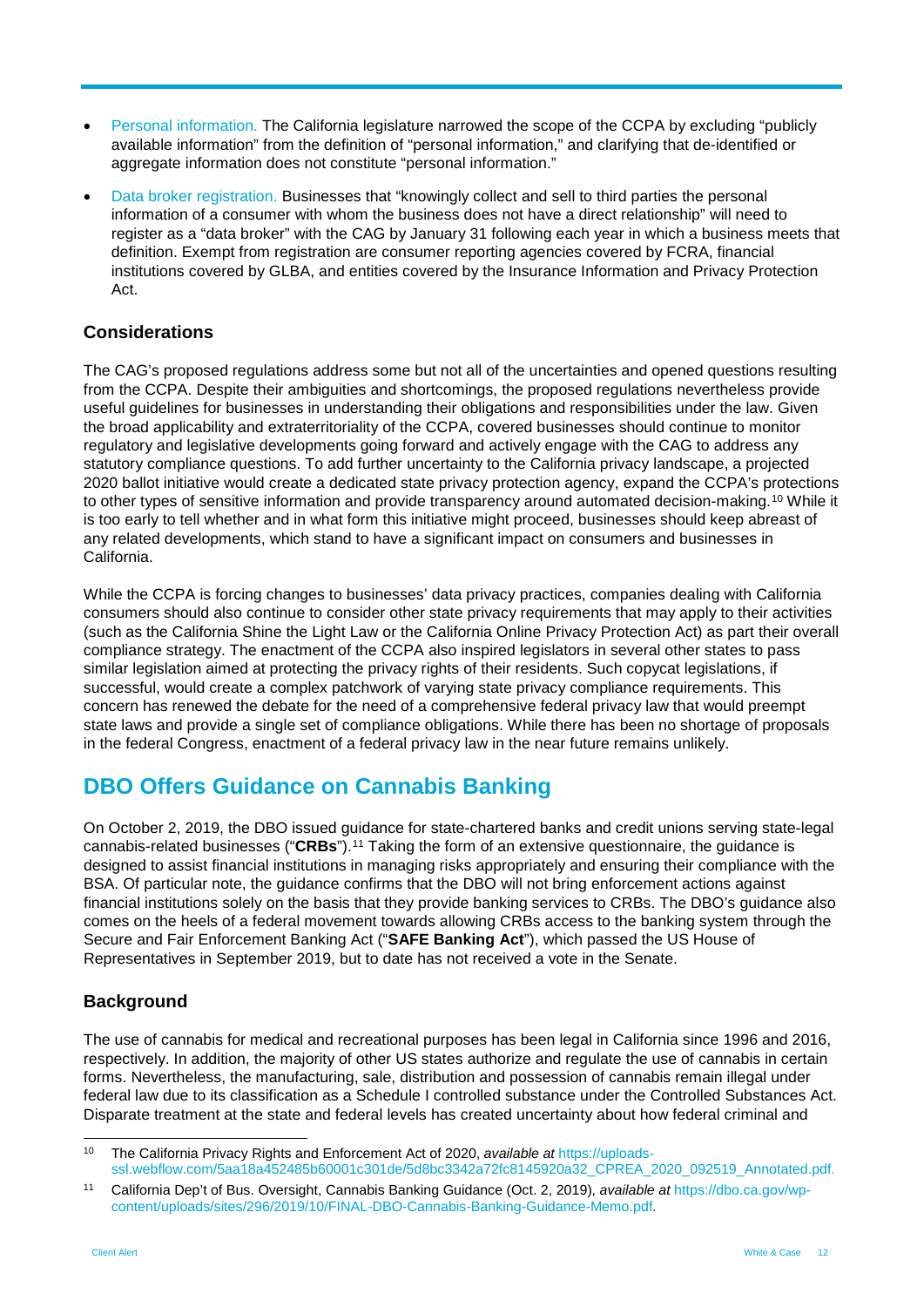anti-money laundering statutes may be enforced with regards to financial institutions providing banking services to CRBs. In turn, limited access to banking services has incentivized CRBs to operate on a cash-only basis, raising significant public safety and security concerns, as well as challenges with tracking cannabisrelated funds for tax and money laundering purposes.

The SAFE Banking Act constitutes Congress's latest attempt to address such concerns. If passed, this bill would create federal protections for financial institutions that serve CRBs in states where cannabis is legal.<sup>[12](#page-12-0)</sup> Meanwhile, certain state regulators are also seeking to improve CRBs' access to banking by way of regulatory guidance or public statements. For instance, the New York Department of Financial Services released guidance in July 2018 encouraging New York state-chartered banks and credit unions to offer banking services to state-licensed medical CRBs. The DBO guidance is consistent with this trend.

#### **The DBO Guidance**

This guidance is part of the DBO's continued effort to support state-chartered banks and credit unions that serve CRBs in California. Specifically, the guidance covers a range of topics designed to assist financial institutions in the build-out of their compliance infrastructure, which must include, among other components, a comprehensive risk management program, CRB due diligence, federal monitoring and filing requirements, board training and identification of potential red flags. In addition, the guidance emphasizes the need for financial institutions to have a contingency plan in the event of changes to federal or state guidelines.

The DBO guidance builds upon prior guidelines issued by FinCEN in 2014, which reflect the federal agency's BSA expectations for financial institutions dealing with CRBs. The guidance also encourages financial institutions to monitor adherence to the eight priorities found in the Department of Justice's now-rescinded Cole memorandum, which include preventing the distribution of cannabis to minors and ensuring that profits do not go to criminal enterprises.

While the cannabis business has grown rapidly in California since 2016, many state-legal CRBs have encountered difficulties in securing basic banking services due to financial institutions' lingering concerns with violating federal law. The confirmation that the DBO will not bring enforcement actions based solely on a financial institution's relationship with a CRB may alleviate some of these concerns. Until there is a final resolution at the federal level, however, we expect that banks and credit unions will continue to be wary of providing banking services to state-legal CRBs.

<span id="page-12-0"></span> <sup>12</sup> For further information on the SAFE Banking Act, please refer to our October 11, 2019, article, *available at*  [http://clsbluesky.law.columbia.edu/2019/10/11/white-case-discusses-cannabis-banking-bills-implications-for-financial](http://clsbluesky.law.columbia.edu/2019/10/11/white-case-discusses-cannabis-banking-bills-implications-for-financial-services/)[services.](http://clsbluesky.law.columbia.edu/2019/10/11/white-case-discusses-cannabis-banking-bills-implications-for-financial-services/)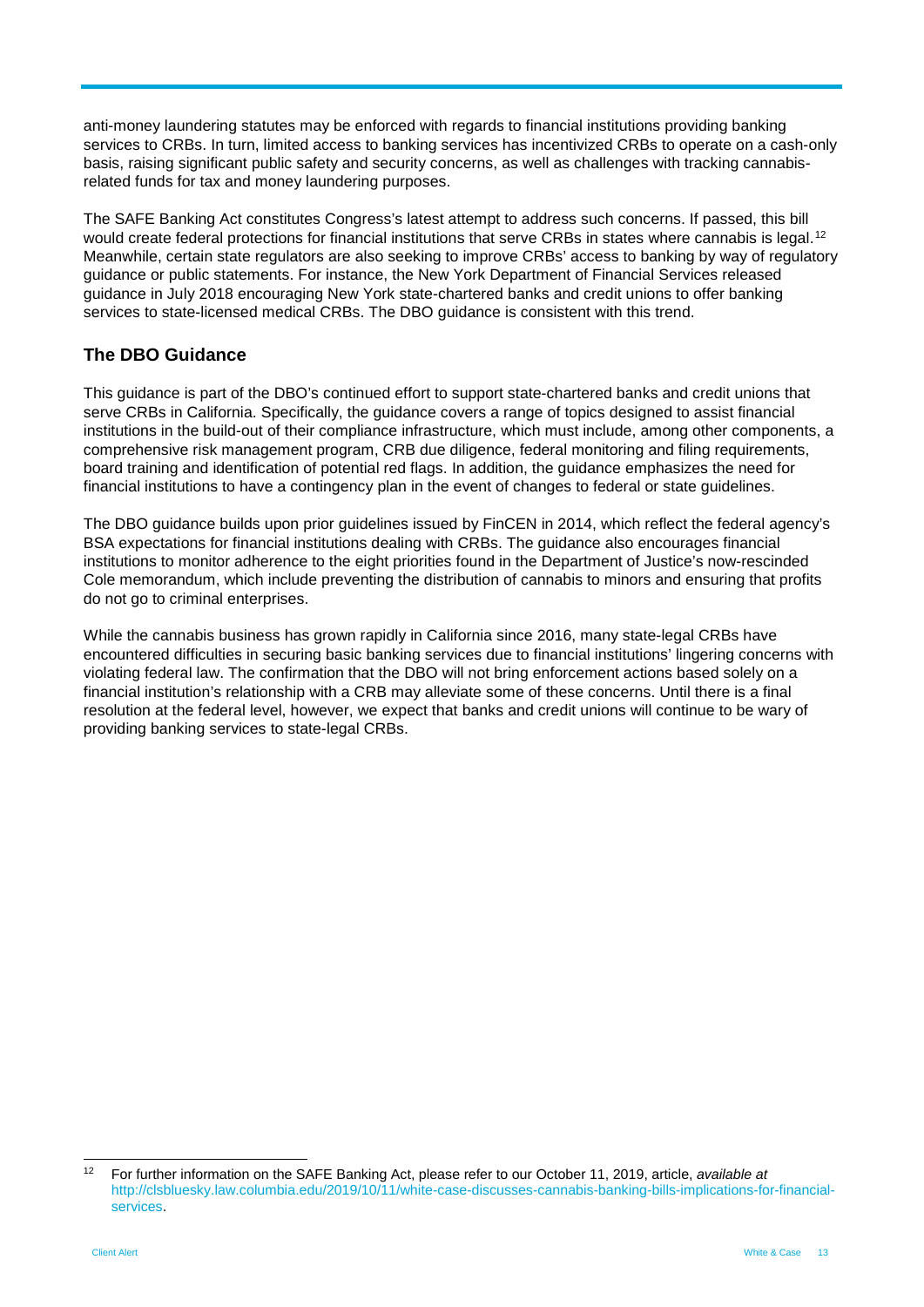#### AMERICAS

#### **New York**

**Ian [Cuillerier](https://www.whitecase.com/people/ian-cuillerier)** Partner, New York **T** +1 212 819 8713 **E** [icuillerier@whitecase.com](mailto:icuillerier@whitecase.com)

**[Glen Cuccinello](https://www.whitecase.com/people/glen-cuccinello)** Counsel, New York **T** +1 212 819 8239 **E** [glen.cuccinello@whitecase.com](mailto:gcuccinello@whitecase.com)

**[Virginia Romano](https://www.whitecase.com/people/virginia-chavez-romano)** Partner, New York **T** +1 212 819 8601 **E** [virginia.romano@whitecase.com](mailto:virginia.romano@whitecase.com)

**[Edward So](https://www.whitecase.com/people/edward-so)** Partner, New York **T** +1 212 819 7006 **E** [edward.so@whitecase.com](mailto:edward.so@whitecase.com)

**[Duane Wall](https://www.whitecase.com/people/duane-wall)** Partner of Counsel, New York **T** +1 212 819 8453 **E** [dwall@whitecase.com](mailto:dwall@whitecase.com)

**[Francis Zou](https://www.whitecase.com/people/francis-zou)** Partner, New York **T** +1 212 819 8733 **E** [francis.zou@whitecase.com](mailto:francis.zou@whitecase.com)

#### **Washington, DC**

**[Era Anagnosti](https://www.whitecase.com/people/era-anagnosti)** Partner, Washington, DC **T** +1 202 637 6274 **E** [era.anagnosti@whitecase.com](mailto:era.anagnosti@whitecase.com)

**[Nicole Erb](https://www.whitecase.com/people/nicole-erb)** Partner, Washington, DC **T** +1 202 626 3694 **E** [nicole.erb@whitecase.com](mailto:nerb@whitecase.com)

**[Shamita Etienne-Cummings](https://www.whitecase.com/people/shamita-etienne-cummings)** Partner, Washington, DC **T** +1 202 626 3695 **E** [shamita.etienne@whitecase.com](mailto:setienne@whitecase.com)

**[Jeremy Kuester](https://www.whitecase.com/people/jeremy-kuester)** Counsel, Washington, DC **T** +1 202 637 6284 **E** [jeremy.kuester@whitecase.com](mailto:jeremy.kuester@whitecase.com)

**[Pratin Vallabhaneni](https://www.whitecase.com/people/pratin-vallabhaneni)** Partner, Washington, DC **T** +1 202 626 3596 **E** [prat.vallabhaneni@whitecase.com](mailto:prat.vallabhaneni@whitecase.com)

#### EMEA

#### **Berlin**

**[Dr. Henning Berger](https://www.whitecase.com/people/henning-berger)** Partner, Berlin **T** +49 30 880911 540 **E** [henning.berger@whitecase.com](mailto:henning.berger@whitecase.com)

#### **Dubai**

**[Adrianus Schoorl](https://www.whitecase.com/people/adrianus-schoorl)** Local Partner, Dubai **T** +971 4 381 6273 **E** [adrianus.schoorl@whitecase.com](mailto:adrianus.schoorl@whitecase.com)

#### **Frankfurt**

**[Dr. Dennis Heuer](https://www.whitecase.com/people/dennis-heuer)** Partner, Frankfurt **T** +49 69 29994 1576 **E** [dennis.heuer@whitecase.com](mailto:dheuer@whitecase.com)

**[Matthias Kasch](https://www.whitecase.com/people/matthias-kasch?s=kasch)** Partner, Frankfurt **T** +49 69 29994 1219 **E** [matthias.kasch@whitecase.com](mailto:mkasch@whitecase.com)

#### **Hamburg**

**Dr. [Carsten Loesing](https://www.whitecase.com/people/carsten-losing?s=loesing)** Local Partner, Hamburg **T** +49 40 35005 265 **E** [carsten.loesing@whitecase.com](mailto:carsten.loesing@whitecase.com)

#### **Helsinki**

**[Tanja Törnkvist](https://www.whitecase.com/people/tanja-tornkvist)** Partner, Helsinki **T** +358 9 228 64 351 **E** [tanja.tornkvist@whitecase.com](mailto:ttornkvist@whitecase.com)

#### **Istanbul**

**[Asli](https://www.whitecase.com/people/asli-basgoz) [Basgoz](https://www.whitecase.com/people/asli-basgoz)** Partner, Istanbul **T** +90 212 354 2013 **E** [asli.basgoz@whitecase.com](mailto:abasgoz@whitecase.com)

#### **London**

**[Jonathan Rogers](https://www.whitecase.com/people/jonathan-rogers)** Partner, London **T** +44 20 7532 2163 **E** [jonathan.rogers@whitecase.com](mailto:jonathan.rogers@whitecase.com)

**[Patrick Sarch](https://www.whitecase.com/people/patrick-sarch)** Partner, London **T** +44 20 7532 2286 **E** [patrick.sarch@whitecase.com](mailto:patrick.sarch@whitecase.com)

**[Julia Smithers Excell](https://www.whitecase.com/people/julia-smithers-excell)** Partner, London **T** +44 20 7532 2229 **E**

[julia.smithers.excell@whitecase.com](mailto:julia.smithers.excell@whitecase.com)

**[Stuart Willey](https://www.whitecase.com/people/stuart-willey)** Partner, London **T** +44 20 7532 1508 **E** [stuart.willey@whitecase.com](mailto:swilley@whitecase.com)

**[Ingrid York](https://www.whitecase.com/people/ingrid-york)** Partner, London **T** +44 20 7532 1441 **E** [iyork@whitecase.com](mailto:iyork@whitecase.com)

#### **Madrid**

**[Yoko Takagi](https://www.whitecase.com/people/yoko-takagi)** Partner, Madrid **T** +34 91 7876 320 **E** [yoko.takagi@whitecase.com](mailto:yoko.takagi@whitecase.com)

#### **Milan**

**[Iacopo](https://www.whitecase.com/people/iacopo-canino) [Canino](https://www.whitecase.com/people/iacopo-canino)** Partner, Milan **T** +39 0200688 340 **E** [iacopo.canino@whitecase.com](mailto:icanino@whitecase.com)

#### **Paris**

**[Grégoire](https://www.whitecase.com/people/gregoire-karila) [Karila](https://www.whitecase.com/people/gregoire-karila)** Partner, Paris **T** +33 1 55 04 58 40 **E** [gregoire.karila@whitecase.com](mailto:gkarila@whitecase.com)

**[Thomas Le Vert](https://www.whitecase.com/people/thomas-le-vert)** Partner, Paris **T** +33 1 55 04 15 67 **E** [thomas.levert@whitecase.com](mailto:tlevert@whitecase.com)

**[Jean-Pierre Picca](https://www.whitecase.com/people/jean-pierre-picca)** Partner, Paris **T** +33 1 55 04 58 30 **E** [jeanpierre.picca@whitecase.com](mailto:jeanpierre.picca@whitecase.com)

**[Emilie](https://www.whitecase.com/people/jean-pierre-picca) Rogey** Partner, Paris **T** +33 1 55 04 16 22 **E** [emilie.rogey@whitecase.com](mailto:emilie.rogey@whitecase.com)

#### **Stockholm**

**[Carl Hugo Parment](https://www.whitecase.com/people/carl-hugo-parment)** Partner, Stockholm **T** +46 8 506 32 341 **E** [carlhugo.parment@whitecase.com](mailto:carlhugo.parment@whitecase.com)

#### **Warsaw**

**[Tomasz Ostrowski](https://www.whitecase.com/people/tomasz-ostrowski)** Partner, Warsaw **T** +48 22 50 50 123 **E** [tostrowski@whitecase.com](mailto:tostrowski@whitecase.com)

**[Marcin Studniarek](https://www.whitecase.com/people/marcin-studniarek)** Partner, Warsaw **T** +48 22 50 50 132 **E** [marcin.studniarek@whitecase.com](mailto:mstudniarek@whitecase.com)

#### ASIA-PACIFIC

#### **Tokyo**

**[Nels Hansen](https://www.whitecase.com/people/nels-hansen)** Partner, Tokyo **T** +81 3 6384 3240 **E** [nels.hansen@whitecase.com](mailto:nels.hansen@whitecase.com)